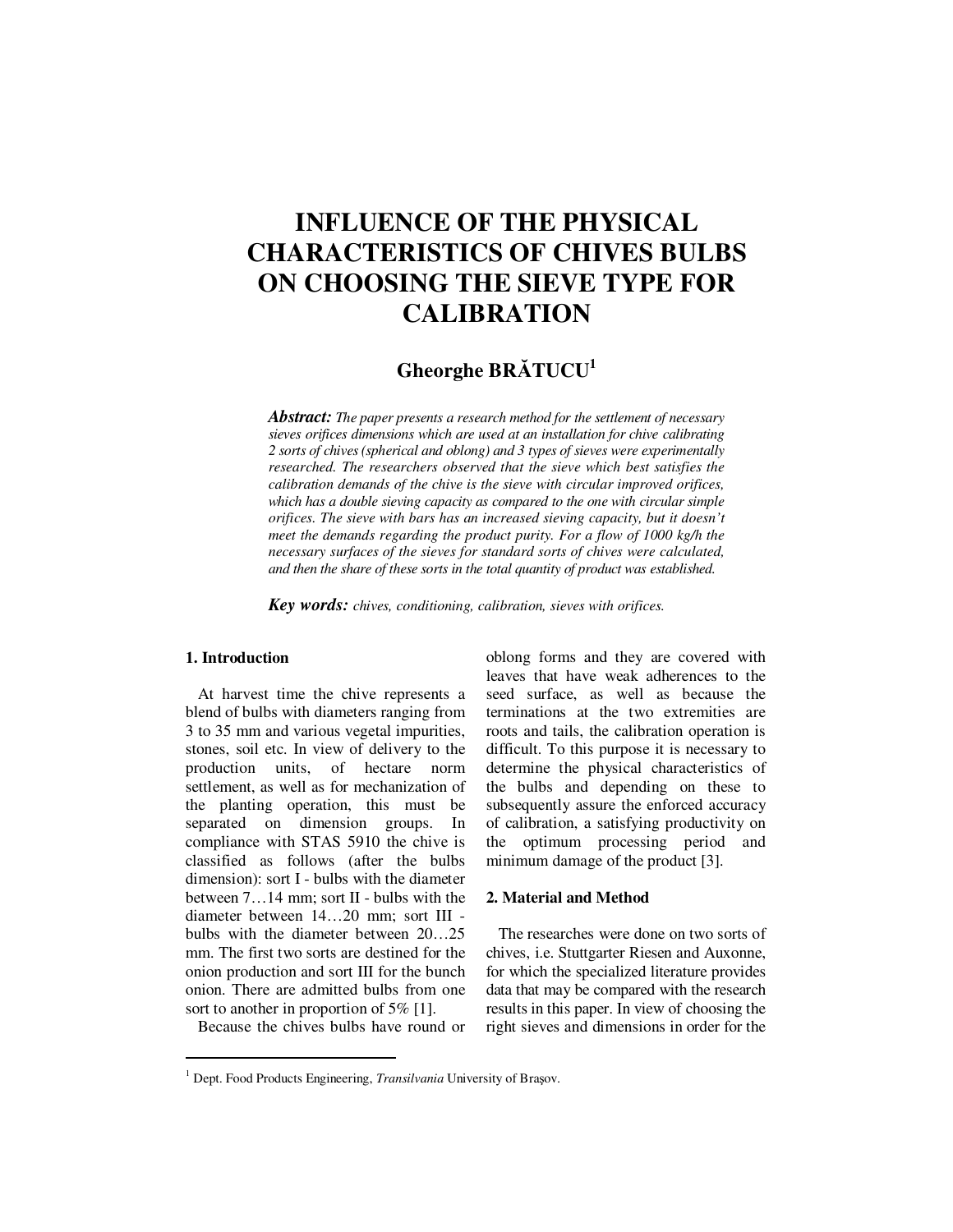chive calibration to be done according to the demands, the characteristic dimensions of the bulbs were determined through measurements, respectively the diameter and the length to those two kinds of chives. The measurements were accomplished with the caliper on 1000 of bulbs from a medium sample, the data obtained being allocated on intervals of class and written in tables.

The class interval size was established according to the oldest and the lowest value measured, using the relation [2]:

$$
\lambda = \frac{d_{\text{max}} - d_{\text{min}}}{i_0}; \ \lambda = \frac{L_{\text{max}} - L_{\text{min}}}{i_0}, \qquad (1)
$$

where:  $\lambda$  is the class interval ( $\lambda = 3$ );  $d_{\text{max}}$ , *d*min - the maximum and minimum diameters of the chive; *L*max, *L*min - the maxim and minimum lengths of the bulbs;  $i_0$  - the number of measured bulbs.

Analyzing the form of the curves depending on the dimensions distribution, the dimension at which the chive is more homogeneous was established, in view of choosing the sieve type for separation.

Because of the very varied forms and dimensions of bulb chives, many types of sieves were analyzed, establishing their sieving capacity for chive. There behavior of some sieves with circular simple orifices, with circular improved orifices and with bars was monitored, the distance between bars being equal to the diameter of the circular orifice. These sieves were mounted on a sifted laboratory machine (Petkus K-294) adjusted for chives.

The orifices' form was chosen by taking into consideration that the sieve should have a big working capacity and should assure enhanced separation purity. The orifices' dimensions were selected depending on the separation sorts specified in standards.

In order to establish the material constitution of the sorts from the gathered samples the curve of the cumulate frequencies was drawn, from which directly resulted the

percentages for those 3 sorts of chives (7…14 mm; 14…20 mm; 20… 25 mm).

If the structure of the material is known the working surface of the separation sieves for an enforced flow can be determined using the relation:

$$
Q = q_F \cdot F \text{ [kg/s]},\tag{2}
$$

where:  $q_F$  - is the admissible flow, in kg/m<sup>2</sup>s;  $\tilde{F}$  - the surface of the sieve, in m<sup>2</sup>.

# **3. Results and Discussions**

The measurements' results on the chive bulbs from the Stuttgarter Riesen kind are presented, after being remade, in Figure 1 and for the Auxonne kind, in Figure 2.



Fig. 1. *The experimental distribution curves* (*a*) *and theoretical* (*b*) *for the Stuttgarter Riesen sort:* 1 *- according to diameter;* 2 *- according to length* 



Fig. 2. *The experimental distribution curves* (*a*) *and theoretical* (*b*) *for the Auxonne sort:* 1 *- according to diameter;*  2 *- according to length*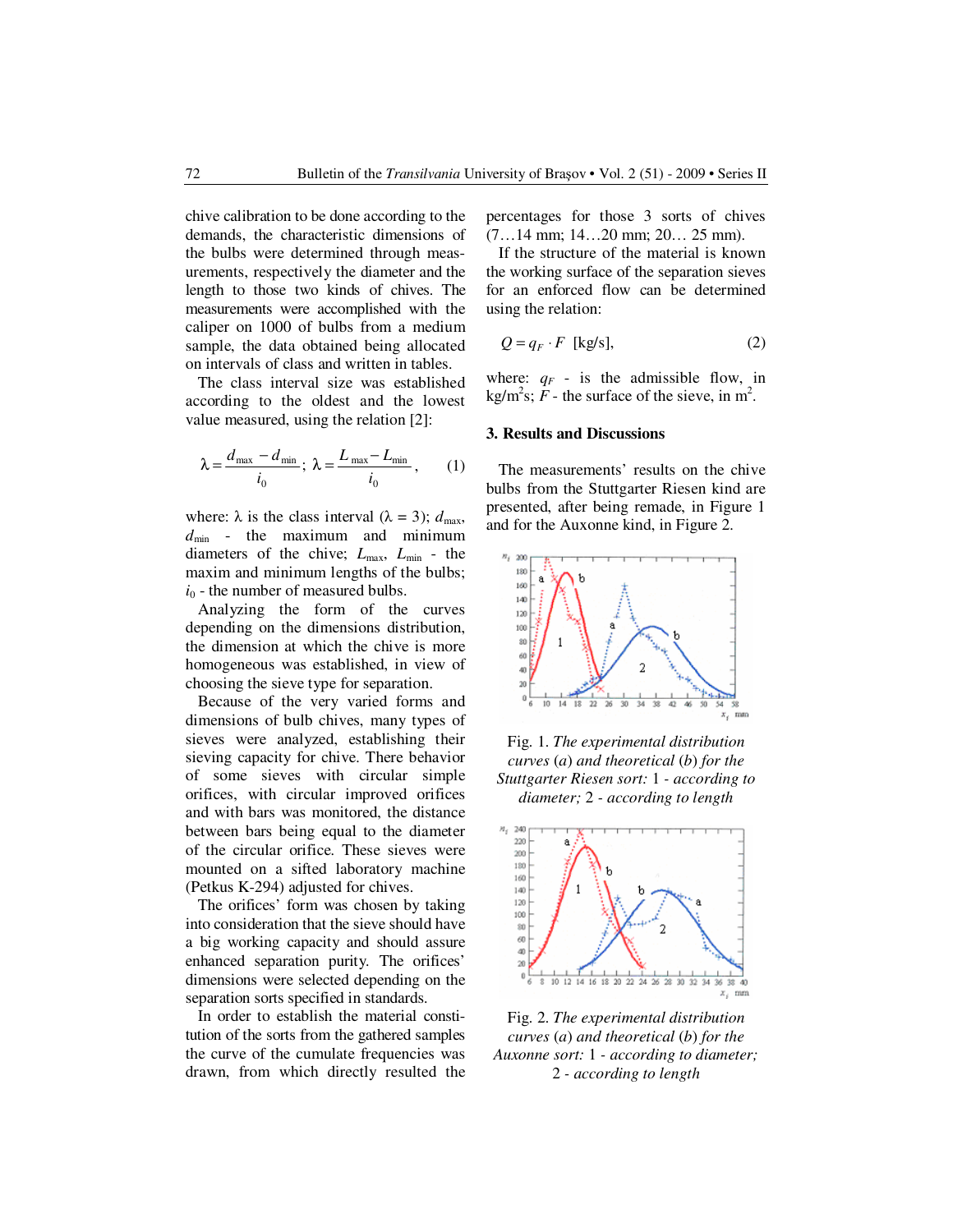The analysis of the measurements' result shows that the Stuttgarter Riesen chive sort is characterized by oval bulbs, with diameters ranging from 6 to 25 mm, and the length ranging from 14 to 40 mm. The most frequently occurring diameter is of 15 mm, and the most frequently recurring length is of 27 mm; the result is that the average length of the bulbs is almost two times higher than the diameter.

Likewise, it results that the Auxonne sort is characterized by more oblong form bulbs, the average diameter being of 11 mm, and the length of 33 mm. From these values it results that the average length to this kind is 3 times greater than the diameter, the class intervals of the length being situated between 16…58 mm.

By analyzing the distribution curves in view of these considerations, it result that the distribution curve of the diameter of these two sorts of chives has a more oblong form, the dimensions' interval is smaller therefore the separation can be satisfactorily accomplished according to this dimension.

The dimensions of the separation sieves, as well as of the orifices of their active surfaces are established depending on the chive structure for each one of the three separation categories. These dimensions are imposed by the specified demands, namely: for the separation sort III the orifice dimension must be of 20 mm; for the sort II of 14 mm, and for the sort I of 7 mm.

The main forms of orifices encountered at ablution and assortment sieves are circular and oblong. Because the chives bulbs have various forms and the diameter of the same type of seed is unequal, the circular orifices, which are characterized trough one single dimension, stop the sieving of bulbs with different diameters.

For the separation through circular orifices, the chive must be situated vertically against the sieve surface. Because this condition presents some difficulties, especially for the sorts displaying significant differences between dimensions (Auxonne), the possibility of using two types of sieves with circular orifices and a sieve with parallel bars was analyzed. The circular orifices were normal in the first case and improved in the second case. In the case of the sieve with circular improved orifices, the orifices are improved downwards so that the superior surface of the sieve forms a frustum cone with the base positioned upwards which improves the vertical placement of the bulbs on sieves. The results obtained in research made on three types of sieves are presented in Table 1.

It can be noticed that in the time unit a double amount of product passes through the circular improved orifices as compared to the circular simple orifices, and through the parallel bars sieve it passes a 10 times larger amount than through the improved orifices. The parallel bars sieve also separates according to the minimum dimension of the bulbs' diameter, thus having a more consistent crossing, only that a distance between bars which is equal to the diameter of the circular orifice doesn't assure the necessary separation accuracy. This drawback can be partially overcome through choosing a more diminished distance between the sieve bars, depending on the diameter in uniformity.

Having established the form and the sieve orifices' dimensions, its surface for an

*The sieving capacity of the sieves with orifices of different forms* Table 1

|                    | Chive quantity, [g]                              | Probe time, | <b>Crossing</b> |                 |
|--------------------|--------------------------------------------------|-------------|-----------------|-----------------|
| Orifices type      | Crossed trough the sieve   Remained on the sieve |             | [s]             | capacity, [g/s] |
| Normal circular    | 950                                              |             | 60              | 15.8            |
| Improved circular  | 955                                              |             | 30              | 31.8            |
| With parallel bars | 1000                                             |             |                 | 333.0           |